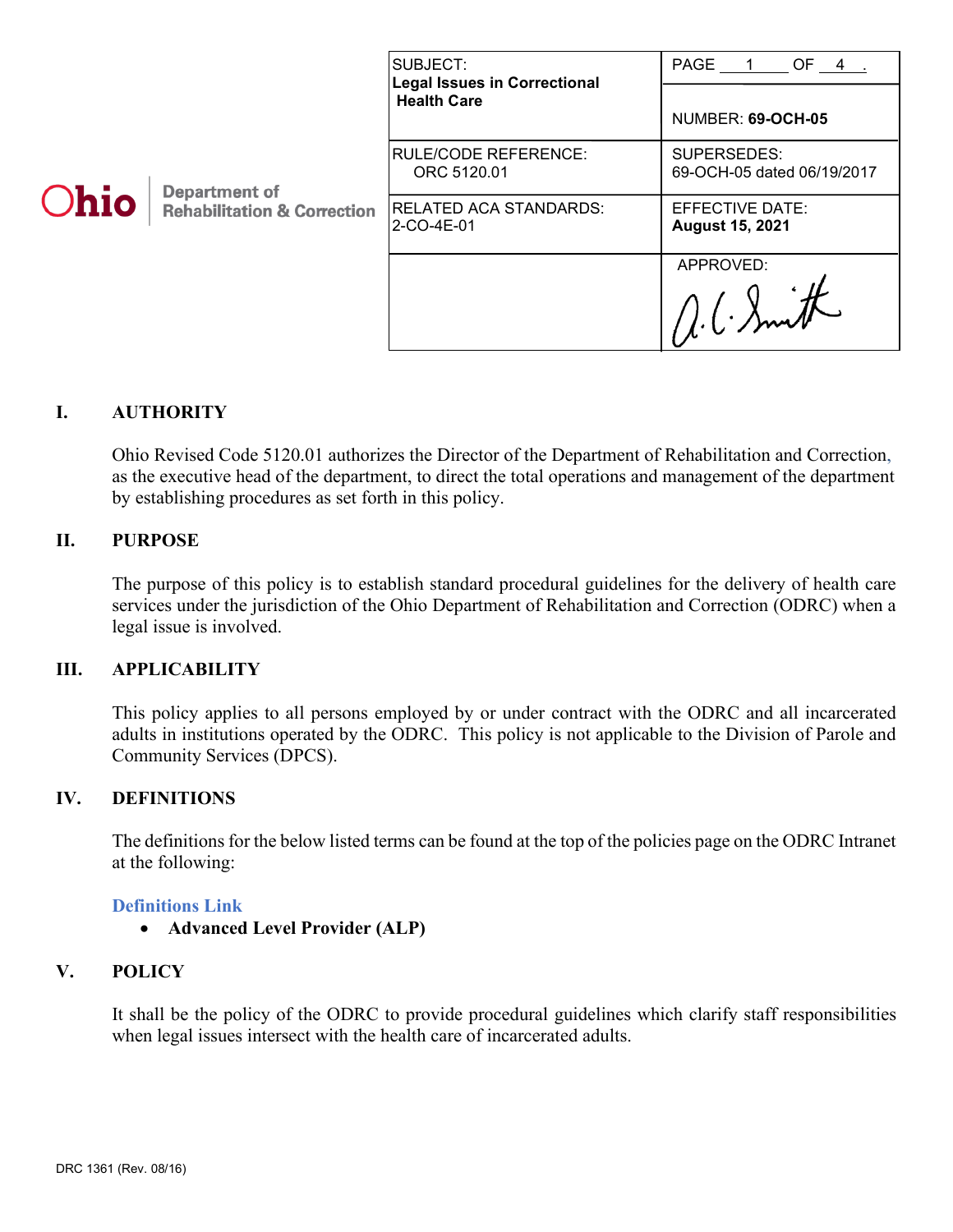# **VI. PROCEDURES**

## **A. Sterilization of Incarcerated Adults**

- 1. Sterilization procedures for the primary purpose of preventing conception shall not be performed on any ODRC incarcerated adult.
- 2. This policy does not prohibit treatment of a medical condition that may result in sterilization if such treatment has been recommended by the consulting surgeon and approved by the parent institution's chief medical officer (CMO) and by the State Medical Director.

## **B. Collection of Forensic Information**

- 1. The institution ALP shall not order drug screening or any body x-ray solely at the request of custody personnel. The institution ALP may request urine and/or blood screening for suspected drug use or an x-ray pursuant to suspected ingestion or insertion of a foreign object if:
	- a. Such information is needed to complete a medical diagnosis; and
	- b. The information will affect the type and extent of medical care to be given.
- 2. Health care personnel shall not participate in random drug testing of incarcerated adults.
	- a. Random drug screening is solely the responsibility of the security staff, which shall ensure proper collection and processing of such specimens.
	- b. Results from such testing shall be transmitted confidentially to the managing officer/designee.
	- c. The drug testing coordinator shall also forward a copy of all positive drug test detail results to the institution Medical Operations to be processed in accordance with OCHC Protocol B-3, Processing of Laboratory and Diagnostic Tests.
- 3. Institution Medical Services staff shall provide standard medical judgment and medical care in cases of alleged physical or sexual abuse (see OCHC Protocol B-11, Guidelines for Alleged Sexual Assault), or ingestion of foreign material that represents a medical risk to the incarcerated adult.
- 4. Health care personnel shall not participate in collection of forensic information or forensic searches. Forensic searches may include, but are not limited to, body cavity searches and feces searches for contraband.
	- a. If there is suspicion an incarcerated adult has ingested a foreign body or inserted a foreign body into a body cavity, the institution Medical Operations staff shall evaluate the patient and provide appropriate medical care if indicated by their clinical assessment or ordered by an ALP.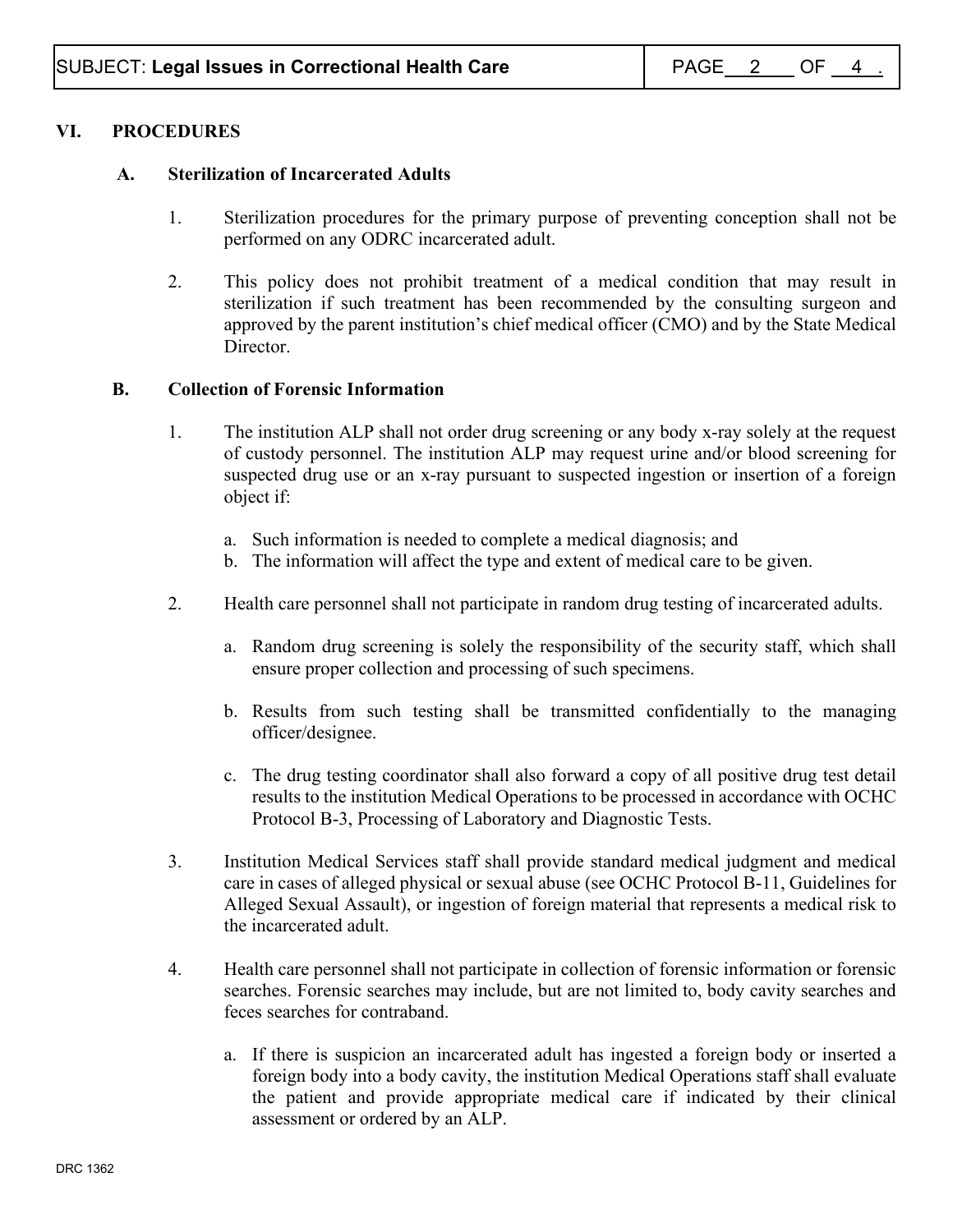- b. Institution health care staff shall not perform body cavity searches at the request of custody staff where no health risk is determined to exist for the incarcerated adult. Health risk shall be determined by the registered nurse conducting the assessment with feedback from an ALP if indicated.
- c. Health care personnel shall not participate in forensic searches or collection of body fluids for diagnostic testing ordered for forensic purposes, such as court-ordered DNA testing.

# **C. Request for Blood Tests from Outside Agencies**

- 1. All requests from governmental agencies or the private sector for laboratory testing (i.e., HIV or other STD testing, paternity testing) on ODRC incarcerated adults must be submitted in writing and be accompanied by a court or administrative order unless the inmate consents to the testing and signs a medical release.
- 2. Requests for blood tests from an Ohio Common Pleas Court shall be forwarded to the Office of Correctional Health Care (OCHC) and evaluated by ODRC Legal Services on a case-by-case basis. Further instructions will be given to the institution regarding appropriate action.
- 3. The requesting agency shall coordinate with the managing officer/designee to schedule a date and time for an independent laboratory to obtain the specimen.
	- a. The procurement, labeling, and identification of the specimen shall be the sole responsibility of the independent laboratory.
	- b. Any expenses associated with the testing are the sole responsibility of the agency requesting the test.
- 4. If an incarcerated adult refuses to cooperate with the court/agency ordered tests, they shall be allowed forty-eight (48) hours to reconsider the decision and/or contact their attorney. If the order for the test has not been repealed and the incarcerated adult still refuses to cooperate with the testing procedure, then the matter shall be referred to the court or agency that issued the order to determine what action to take in support of its order.

# **D. Competency Restoration Services**

- 1. In the event an institution or division of the agency receives a court order directing that an incarcerated adult in the custody of the ODRC be restored to competency for purposes of conducting a criminal trial, that court order shall be sent to the Behavioral Health Operations director/designee.
- 2. The Behavioral Health Operations director/designee shall take the following steps to coordinate a competency restoration process:
	- a. Consult with the ODRC Division of Legal Services to establish the maximum timeframe in which competency restoration services can be performed by statute for the crime charged to the incarcerated adult who is the subject of the order.